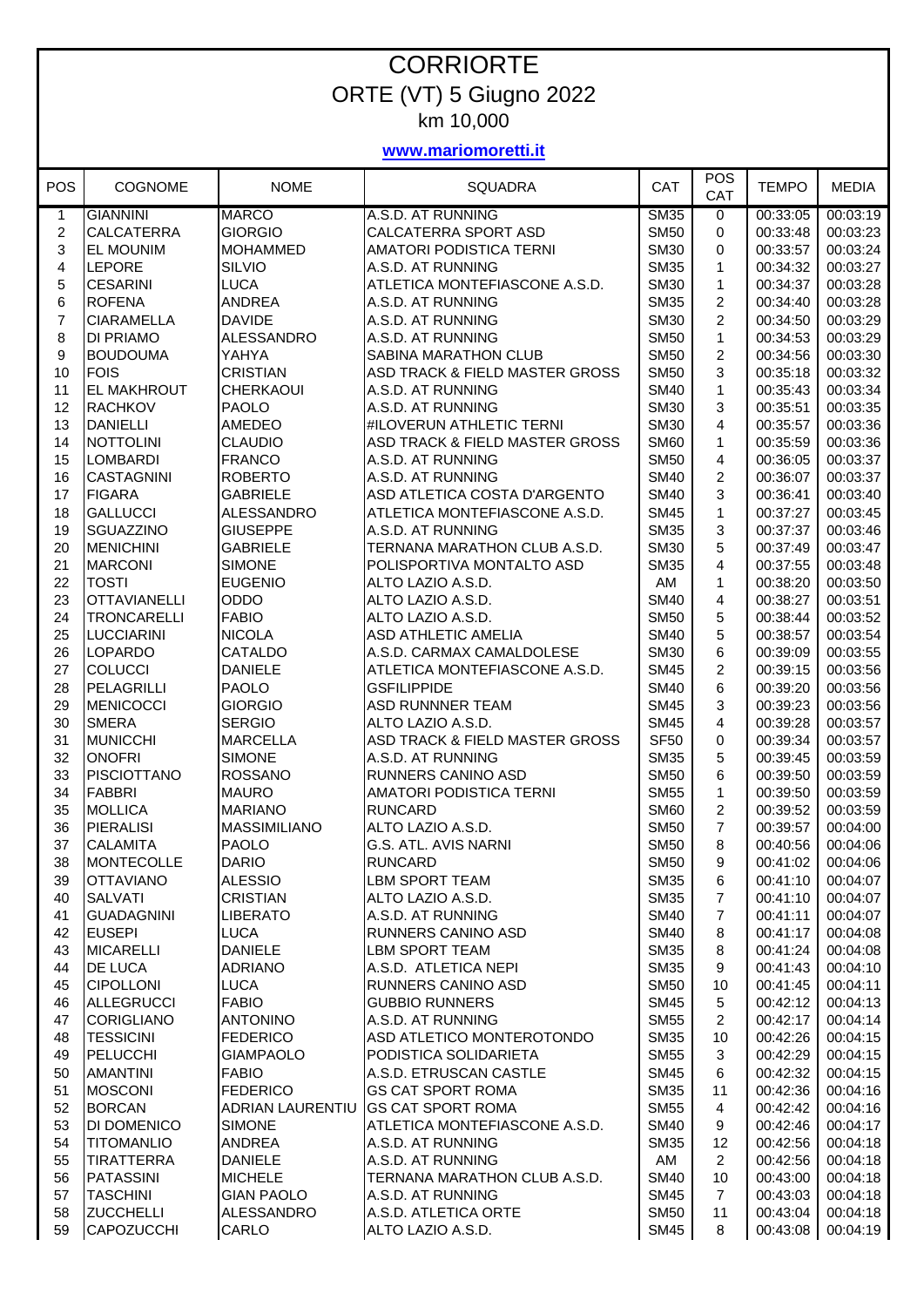| 60  | <b>TURIANELLI</b>   | <b>MASSIMO</b>      | A.S.D. VILLA DE SANCTIS        | <b>SM55</b>      | 5              | 00:43:11 | 00:04:19 |
|-----|---------------------|---------------------|--------------------------------|------------------|----------------|----------|----------|
| 61  | <b>COLA</b>         | <b>GIAMPAOLO</b>    | ATLETICA MONTEFIASCONE A.S.D.  | <b>SM50</b>      | 12             | 00:43:17 | 00:04:20 |
| 62  | <b>RECCHIA</b>      | <b>BERNARDINO</b>   | A.S.D. LIBERI PODISTI          | <b>SM50</b>      | 13             | 00:43:38 | 00:04:22 |
| 63  | <b>RICCI</b>        | <b>PAOLO</b>        | <b>ASD RUNNNER TEAM</b>        | <b>SM55</b>      | 6              | 00:43:39 | 00:04:22 |
| 64  | <b>MERCANTINI</b>   | <b>FRANCO</b>       | #ILOVERUN ATHLETIC TERNI       | <b>SM55</b>      | $\overline{7}$ | 00:43:58 | 00:04:24 |
| 65  | LISI                | <b>CLAUDIO</b>      | ATLETICA FIANO ROMANO          | <b>SM50</b>      | 14             | 00:44:03 | 00:04:24 |
| 66  | SPIDONI             | <b>MANUELE</b>      | A.S.D. AT RUNNING              | <b>SM60</b>      | 3              | 00:44:05 | 00:04:25 |
| 67  | PAZZETTA            | <b>GIULIANO</b>     | A.S.D. ATLETICA NEPI           | <b>SM45</b>      | 9              | 00:44:16 | 00:04:26 |
| 68  | <b>SANTINI</b>      | <b>MONICA</b>       | ALTO LAZIO A.S.D.              | <b>SF45</b>      | 0              | 00:44:24 | 00:04:26 |
| 69  | <b>LORETI</b>       | <b>GABRIELE</b>     | <b>RUNCARD</b>                 | AM               | 3              | 00:44:38 | 00:04:28 |
| 70  | <b>SABUZI</b>       | <b>FRANCESCO</b>    | A.S.D. ATL. VILLA GUGLIELMI    | <b>SM45</b>      | 10             | 00:44:38 | 00:04:28 |
| 71  | <b>LEONARDI</b>     | <b>GIANPAOLO</b>    | ALTO LAZIO A.S.D.              | <b>SM60</b>      | 4              | 00:44:42 | 00:04:28 |
| 72  | <b>VALERI</b>       | <b>ANDREA</b>       | A.S.D. ATL. VILLA GUGLIELMI    | <b>SM55</b>      | 8              | 00:44:49 | 00:04:29 |
| 73  | <b>VECCHIETTI</b>   | <b>MICHELE</b>      | AMATORI PODISTICA TERNI        | <b>SM40</b>      | 11             | 00:45:14 | 00:04:31 |
| 74  | <b>RUGGERI</b>      | <b>ROBERTO</b>      | G.S. CAT SPORT ROMA            | <b>SM70</b>      | $\mathbf{1}$   | 00:45:32 | 00:04:33 |
| 75  | <b>GROSSI</b>       | <b>MARIO</b>        | ALTO LAZIO A.S.D.              | <b>SM50</b>      | 15             | 00:45:43 | 00:04:34 |
| 76  | <b>MARCELLINI</b>   | <b>MARCELLO</b>     | SABINA MARATHON CLUB           | <b>SM60</b>      | 5              | 00:45:45 | 00:04:35 |
| 77  | <b>CHIERUZZI</b>    | <b>SANDRO</b>       | <b>ASD ATHLETIC AMELIA</b>     | <b>SM65</b>      | $\mathbf{1}$   | 00:46:10 | 00:04:37 |
| 78  | <b>PERCOSSI</b>     | <b>ROBERTO</b>      | ALTO LAZIO A.S.D.              | <b>SM60</b>      | 6              | 00:46:18 | 00:04:38 |
| 79  | <b>BERCANTILI</b>   | <b>ALESSIO</b>      | A.S.D. AT RUNNING              | AM               | 4              | 00:46:24 | 00:04:38 |
| 80  | <b>BERSAGLIA</b>    | <b>ANTONIO</b>      | POLISPORTIVA MONTALTO ASD      | <b>SM50</b>      | 16             | 00:46:36 | 00:04:40 |
| 81  | <b>ARIGONI</b>      | <b>CLAUDIA</b>      | ALTO LAZIO A.S.D.              | <b>SF35</b>      | 0              | 00:46:46 | 00:04:41 |
| 82  | <b>BIAGIOLI</b>     | <b>MARCO</b>        | S.S. LAZIO ATLETICA LEGGERA    | <b>SM50</b>      | 17             | 00:46:47 | 00:04:41 |
| 83  | <b>IAQUINTA</b>     | <b>MASSIMO</b>      | A.S.D. ATL. VILLA GUGLIELMI    | <b>SM50</b>      | 18             | 00:46:51 | 00:04:41 |
| 84  | <b>CAMPOLUNGO</b>   | <b>MATTEO</b>       | A.S.D. ETRUSCAN CASTLE         | AM               | 5              | 00:47:02 | 00:04:42 |
| 85  | <b>DURANTI</b>      | <b>MIRCO</b>        | A.S.D. ATLETICA VETRALLA       | <b>SM50</b>      | 19             | 00:47:03 | 00:04:42 |
| 86  | <b>MOZZICARELLI</b> | <b>ADRIANO</b>      | ALTO LAZIO A.S.D.              | <b>SM50</b>      | 20             | 00:47:16 | 00:04:44 |
| 87  | <b>TANTURLI</b>     | <b>MARZIO</b>       | A.S.D. AT RUNNING              | <b>SM50</b>      | 21             | 00:47:19 | 00:04:44 |
| 88  | <b>CAMPOLUNGO</b>   | <b>LUIGI</b>        | A.S.D. ETRUSCAN CASTLE         | <b>SM50</b>      | 22             | 00:47:21 | 00:04:44 |
| 89  | <b>CORI</b>         | <b>ROBERTA</b>      | ATLETICA MONTEFIASCONE A.S.D.  | <b>SF40</b>      | 1              | 00:47:21 | 00:04:44 |
| 90  | <b>CINTIOLI</b>     | <b>ROBERTO</b>      | <b>GRUPPO MILLEPIEDI</b>       | <b>SM65</b>      | 2              | 00:47:28 | 00:04:45 |
| 91  | <b>MALATESTA</b>    | <b>UMBERTO</b>      | ALTO LAZIO A.S.D.              | <b>SM65</b>      | 3              | 00:47:33 | 00:04:45 |
| 92  | <b>CAPOTOSTI</b>    | <b>ALESSANDRA</b>   | <b>AMATORI PODISTICA TERNI</b> | <b>SF35</b>      | $\mathbf{1}$   | 00:47:35 | 00:04:46 |
| 93  | <b>STEFANI</b>      | PIERFRANCESCO       | ASD ATLETICA SANTA MARINELLA   | <b>SM40</b>      | 12             | 00:47:35 | 00:04:46 |
| 94  | <b>ASTOLFI</b>      | <b>ALESSANDRO</b>   | <b>AMATORI PODISTICA TERNI</b> | <b>SM40</b>      | 13             | 00:47:38 | 00:04:46 |
| 95  | <b>SACCO</b>        | <b>GIANFRANCO</b>   | A.S.D. AT RUNNING              | <b>SM60</b>      | $\overline{7}$ | 00:47:50 | 00:04:47 |
| 96  | <b>CUTRONA</b>      | <b>ILENIA</b>       | <b>RUNNERS CANINO ASD</b>      | <b>SF35</b>      | $\overline{2}$ | 00:47:54 | 00:04:47 |
| 97  | <b>BURLA</b>        | <b>DEVIS</b>        | <b>RUNCARD</b>                 | <b>SM40</b>      | 14             | 00:47:59 | 00:04:48 |
| 98  | <b>MARTINI</b>      | <b>MICHELA</b>      | POLISPORTIVA MONTALTO ASD      | <b>SF50</b>      | $\mathbf{1}$   | 00:48:01 | 00:04:48 |
| 99  | <b>STELLA</b>       | <b>MASSIMO</b>      | AMATORI PODISTICA TERNI        | <b>SM45</b>      | 11             | 00:48:05 | 00:04:49 |
| 100 | <b>MANCINI</b>      | <b>DANILO</b>       | ALTO LAZIO A.S.D.              | <b>SM50</b>      | 23             | 00:48:10 | 00:04:49 |
| 101 | <b>MAIETTO</b>      | <b>MASSIMO</b>      | POLISPORTIVA MONTALTO          | <b>SM60</b>      | 8              | 00:48:24 | 00:04:50 |
| 102 | <b>RANUCCI</b>      | <b>DANIELA</b>      | <b>RUNCARD</b>                 | SF <sub>55</sub> | 1              | 00:48:28 | 00:04:51 |
| 103 | <b>CASTELLANI</b>   | <b>IVAN</b>         | TERNANA MARATHON CLUB A.S.D.   | <b>SM40</b>      | 15             | 00:48:28 | 00:04:51 |
| 104 | VALZANO             | <b>ANTONIO</b>      | <b>AMATORI PODISTICA TERNI</b> | <b>SM70</b>      | $\overline{2}$ | 00:48:42 | 00:04:52 |
| 105 | <b>ANSELMI</b>      | <b>ACHILLE</b>      | A.S.D. AT RUNNING              | <b>SM50</b>      | 24             | 00:49:15 | 00:04:56 |
| 106 | <b>GAVIOLI</b>      | <b>GIULIANO</b>     | A.S.D. ATL. VILLA GUGLIELMI    | <b>SM50</b>      | 25             | 00:49:19 | 00:04:56 |
| 107 | <b>VENTURINI</b>    | <b>ROSELLA</b>      | <b>RUNCARD</b>                 | <b>SF50</b>      | 2              | 00:49:24 | 00:04:56 |
| 108 | <b>ORLANDINI</b>    | <b>PAOLO</b>        | <b>TUSCIA TRI TEAM</b>         | <b>SM50</b>      | 26             | 00:49:40 | 00:04:58 |
| 109 | <b>ALTIGIERI</b>    | <b>MASSIMO</b>      | ALTO LAZIO A.S.D.              | <b>SM60</b>      | 9              | 00:49:45 | 00:04:59 |
| 110 | <b>VECCHIETTI</b>   | <b>MARTINA</b>      | <b>AMATORI PODISTICA TERNI</b> | <b>SF30</b>      | 1              | 00:49:51 | 00:04:59 |
| 111 | <b>PICCINI</b>      | <b>BERNARDINO</b>   | REALE STATO DEI PRESIDI        | <b>SM60</b>      | 10             | 00:49:51 | 00:04:59 |
|     |                     |                     |                                |                  |                |          |          |
| 112 | <b>ADOLINI</b>      | <b>ANGELO</b>       | A.S.D. ATLETICA NEPI           | <b>SM55</b>      | 9              | 00:49:59 | 00:05:00 |
| 113 | <b>ALQUATI</b>      | <b>ANDREA</b>       | POLISPORTIVA MONTALTO          | <b>SM40</b>      | 16             | 00:50:03 | 00:05:00 |
| 114 | <b>BUCOSSI</b>      | <b>MARCO</b>        | <b>RUNCARD</b>                 | <b>SM45</b>      | 12             | 00:50:12 | 00:05:01 |
| 115 | <b>LUPI</b>         | <b>GIAMPIERO</b>    | SABINA MARATHON CLUB           | <b>SM70</b>      | 3              | 00:50:23 | 00:05:02 |
| 116 | <b>AMICI</b>        | <b>ROBERTO</b>      | TERNANA MARATHON CLUB A.S.D.   | <b>SM55</b>      | 10             | 00:50:39 | 00:05:04 |
| 117 | <b>EDYTA</b>        | <b>STACHOVIC</b>    | <b>GS CAT SPORT ROMA</b>       | <b>SF35</b>      | 3              | 00:51:11 | 00:05:07 |
| 118 | <b>SALVINI</b>      | <b>PAOLA</b>        | ASS.ATL.LIBERTAS ORVIETO       | <b>SF35</b>      | 4              | 00:51:19 | 00:05:08 |
| 119 | <b>MONACELLI</b>    | VALERIA             | <b>ASD RUNNNER TEAM</b>        | SF40             | $\overline{c}$ | 00:51:28 | 00:05:09 |
| 120 | <b>SILVESTRI</b>    | <b>MASSIMILIANO</b> | <b>ASD RUNNNER TEAM</b>        | <b>SM45</b>      | 13             | 00:51:29 | 00:05:09 |
| 121 | <b>MONGALIERI</b>   | <b>DOMENICO</b>     | SABINA MARATHON CLUB           | <b>SM65</b>      | $\overline{4}$ | 00:51:35 | 00:05:10 |
| 122 | <b>MECAROCCI</b>    | <b>SERENA</b>       | <b>RUNCARD</b>                 | SF <sub>35</sub> | 5              | 00:51:38 | 00:05:10 |
| 123 | <b>ROMANI</b>       | <b>GIANLUIGI</b>    | <b>RUNNER CANINO</b>           | <b>SM40</b>      | 17             | 00:52:30 | 00:05:15 |
| 124 | <b>BRACHINO</b>     | <b>ELISA</b>        | ATLETICA MONTEFIASCONE A.S.D.  | <b>SF40</b>      | 3              | 00:52:56 | 00:05:18 |
| 125 | <b>SEVERO</b>       | <b>NETO IONE</b>    | A.S.D. BOLSENA FORUM-SPORT     | SF60             | 1              | 00:53:01 | 00:05:18 |
| 126 | PIU                 | <b>COSTANTINO</b>   | POLISPORTIVA MONTALTO ASD      | <b>SM55</b>      | 11             | 00:53:06 | 00:05:19 |
| 127 | <b>BUMMA</b>        | <b>VALERIO</b>      | <b>LIBERO</b>                  | <b>SM40</b>      | 18             | 00:53:11 | 00:05:19 |